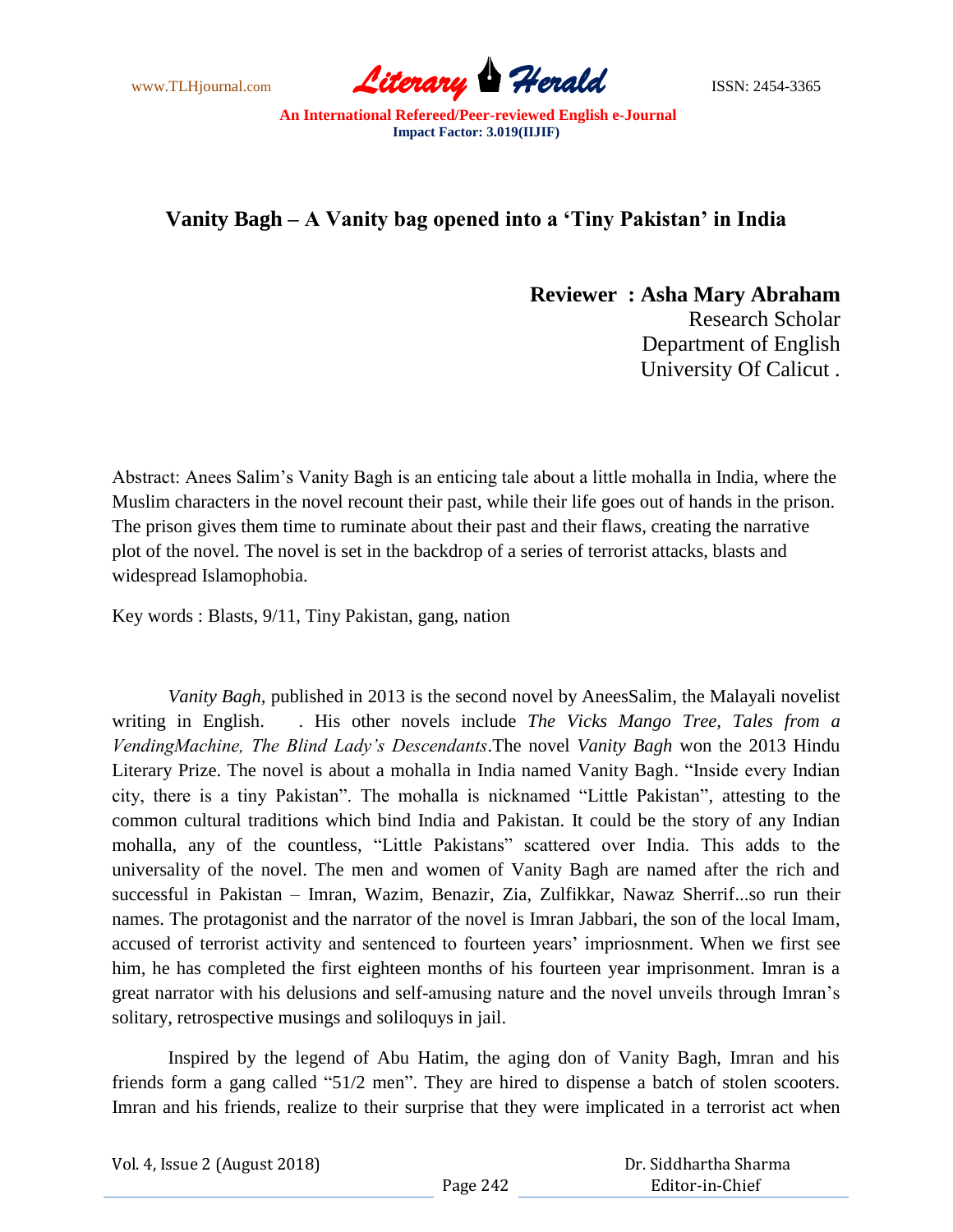

**An International Refereed/Peer-reviewed English e-Journal Impact Factor: 3.019(IIJIF)**

the city rocked with scooter bombs. The novel is the story of an aspiring gang getting into serious trouble doing petty small gang stuff. It is a dark comic tale, giving a bitter picture of the prison life filled with melancholy and abuse. An innovative narrative technique used by Salim is the use of quotes interspersed throughout the novel, which enables him to bring in more characters, thus widening the canvas of the novel. Imran's conversation with the researcher is striking. "Such a coincidence that all tragic days have an eleven to it? The 11/11was not a coincidence. It was so that history would be easy to remember in numbers as simple as the multiplication table of one". The novel satirizes the rampant Islamophobia. When the researcher comes to know of Imran's father being a priest, he wonders whether he was the type of person who would appreciate terrorist activity. Imran is frequently subjected to the question "what do they teach you at the madrassa?" and he gives a hilarious reply that "madrassas teach you what they are supposed to. The Holy Quran and nothing more." The probe against celebrations in Vanity Bagh when Pakistan won over England shows how deep Islamophobia and jingoism are rooted.

The narrative is structured in such a way that Imran miraculously reads his flashback at Vanity Bagh from the plain pages of a notebook in prison. This is where Anees Salim employs magic realist features in the novel. The narration follows a stream of consciousness pattern, scattered and disordered. The oppressive prison life is portrayed in detail in the novel. Interblock contacts are forbidden and inmates are not allowed to collect possessions even from relatives while the wardens freely indulge in extortion and fleecing, even as cameras watch the prisoners round the clock. The novel presents both sides of a divide: youth turning to terrorism on the one hand and the Imam of the local mosque hoisting the national flag. The narrative turns into political satire at many places where the system is made fun of and even a politically sensitive event like the assassination of Benazir Bhutto trivialized. Imran relates his life with films; when the life of the 51/2 men go down on luck, he relates it to the sinking of the Titanic. The novel gives the reader visions of horror when those men who were "scared of even those tiny ten per rupee crackers" are used as agents for the serial blasts.

 A vision that constantly recurs to Imran is a calendar without the eleventh month, where October fuses into December. This is his unconscious desire to wipe off the black month from his life. Imran's world is a microcosm of the semi-urban India- the religious skirmishes, the joys, the sorrows, the politics, the underworld, Indo-Pak cricket matches and many more. The question of partition, religion, economic disparity, gender, pornography, homosexuality, politics, Indian history, motherhood, justice, fate and the notion of crime are all problematized by the novel.

The title of the novel itself is a word play. The novel opens the vanity bag to reveal the vanities of a Bagh, to reveal many lives unheard and unthinkable of and explores the life and foibles of everyday characters. The novel has its share of dark humour. However, the optimistic

| Vol. 4, Issue 2 (August 2018) |          | Dr. Siddhartha Sharma |
|-------------------------------|----------|-----------------------|
|                               | Page 243 | Editor-in-Chief       |